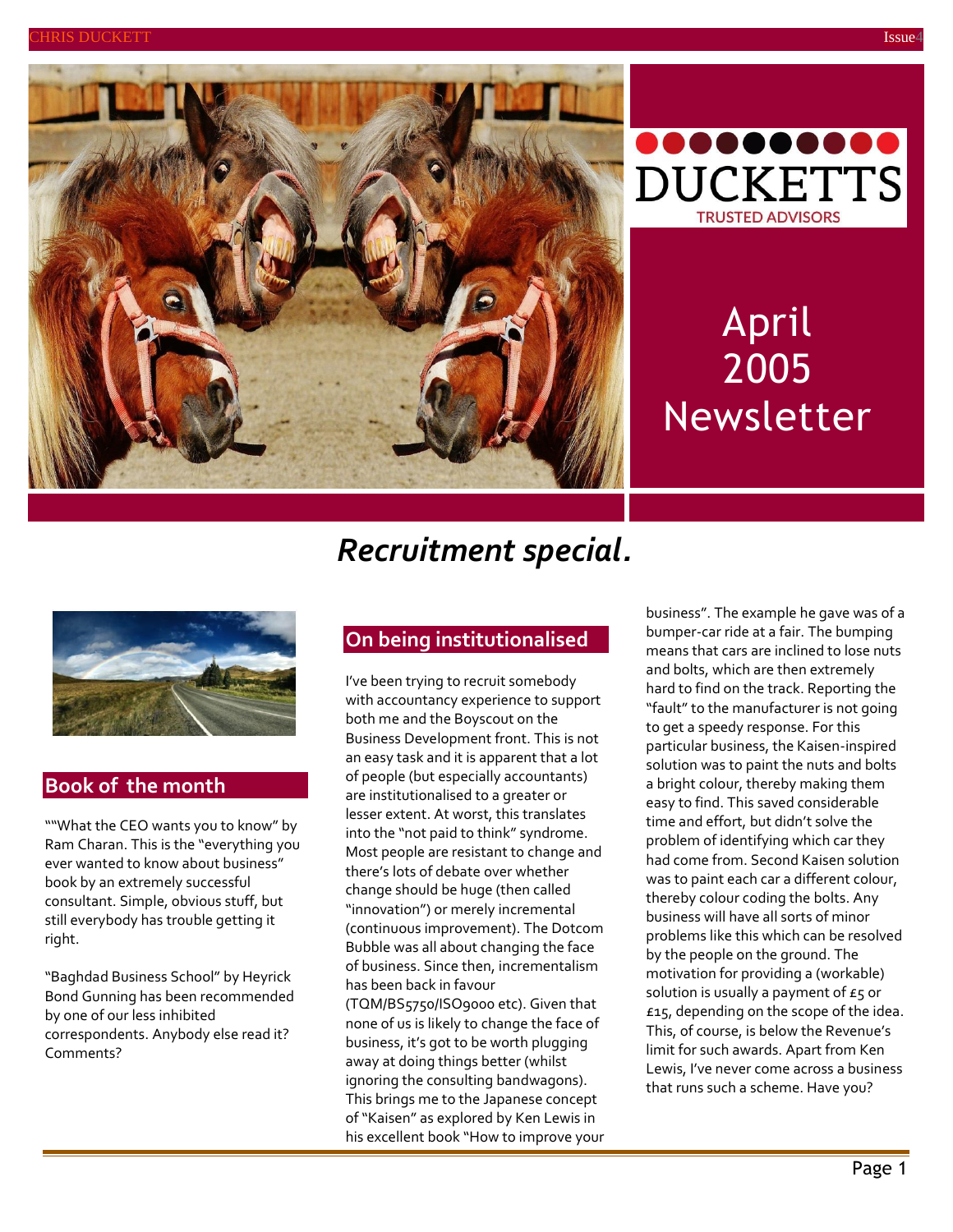#### **On line payroll**

Much to my surprise, Sparkle and her Oppo are successfully filing PAYE yearend returns. Getting on the site can be tricky, but thereafter, it's easy. I stand corrected.

#### **Extreme accounting**

My journalistic sources tell me that this concept first appeared in the Sun. As with extreme ironing, the idea is to do accountancy work in silly places. Somebody even got a suitable quote from one of the Institutes (CIMA): "It's a phenomenon that pushes accountants to their limits - and beyond."

More interestingly, if you follow the obvious web-link

#### [www.extremeaccounting.com/index.ht](http://www.extremeaccounting.com/index.html) [ml](http://www.extremeaccounting.com/index.html) all you get is a very sober site for interim accountants.

I once did some extreme auditing. They put us in a very small caravan in the car park of one engineering factory (making saucepans) and the lights dimmed and the caravan shook every time a train went past. My boss indicated that things could have been worse, although he didn't actually say the words "luxury" in a northern accent. He told me that if I was ever obliged to work in a toilet, I should chose the ladies. It's a lot quieter.





### **Working together**

You may (not) be surprised to learn that the more prestigious members of the profession (locally) get to attend regular meetings with the Revenue. This is a really useful opportunity to whinge and the notes of the meeting get circulated so that we can all feel the benefit. Key issues from the last meeting:

- The Hereford enquiry desk shut 3 minutes early one night as the Revenue's clock was fast
- Accountants are not submitting the appropriate forms to advise the Revenue that Directors' Loan Accounts were overdrawn at the year-end. This is culpable negligence in the Revenue's eyes.
- Company accounts are prepared to a level of accuracy in keeping with the scale of operations; a concept known as "materiality". The Revenue doesn't like/understand this concept, so it will be ignored by Inspectors. This is despite the fact that the Revenue has embraced all other accounting concepts, particularly if they accelerate tax (as mentioned last month with regard to professional services and work in progress).

In other words, business (tax) as usual.

### **Is Miss Sparkle trying to tell me something?**

"In Tax Careers (really) there's an article about recruiting and keeping good people.

It seems there's a shortage of tax pros and so competition to offer more and better packages is getting ridiculous. The cash deal is clearly important, but as well as that there's happiness (a relative term in tax).

The big firms are looking at flexible benefits, flexible working and physically interesting environment.

In a nutshell, they are paying these guys to go off and 'find themselves' for 12 weeks: go on life-enhancing courses (Buddhist chanting) and generally turn up when they feel like it.

The employer should have posh coffee machines, fruit bowls and a fully equipped kitchen so the tax pro feels loved up.

They also need to be able to discuss any problem with you or an assigned 'buddy'."

Do I need to make Sparkle feel "lovedup"? Ideas for a suitable incentive scheme to

[harassment@chrisduckett.co.uk](mailto:harassment@chrisduckett.co.uk)

### **Random IT story – big disks are coming**

HVD stands for Holographic Versatile Disc. It is a technology that is expected to deliver 200 times the storage capacity of today's DVDs on a similarly sized disc. And they're faster. That means a disc the size of a DVD could store more than a terabyte (TB) of data. [A terabyte is (apparently) 1,024 gigabytes (GB)]. Are you impressed? Or is this a "so what" moment?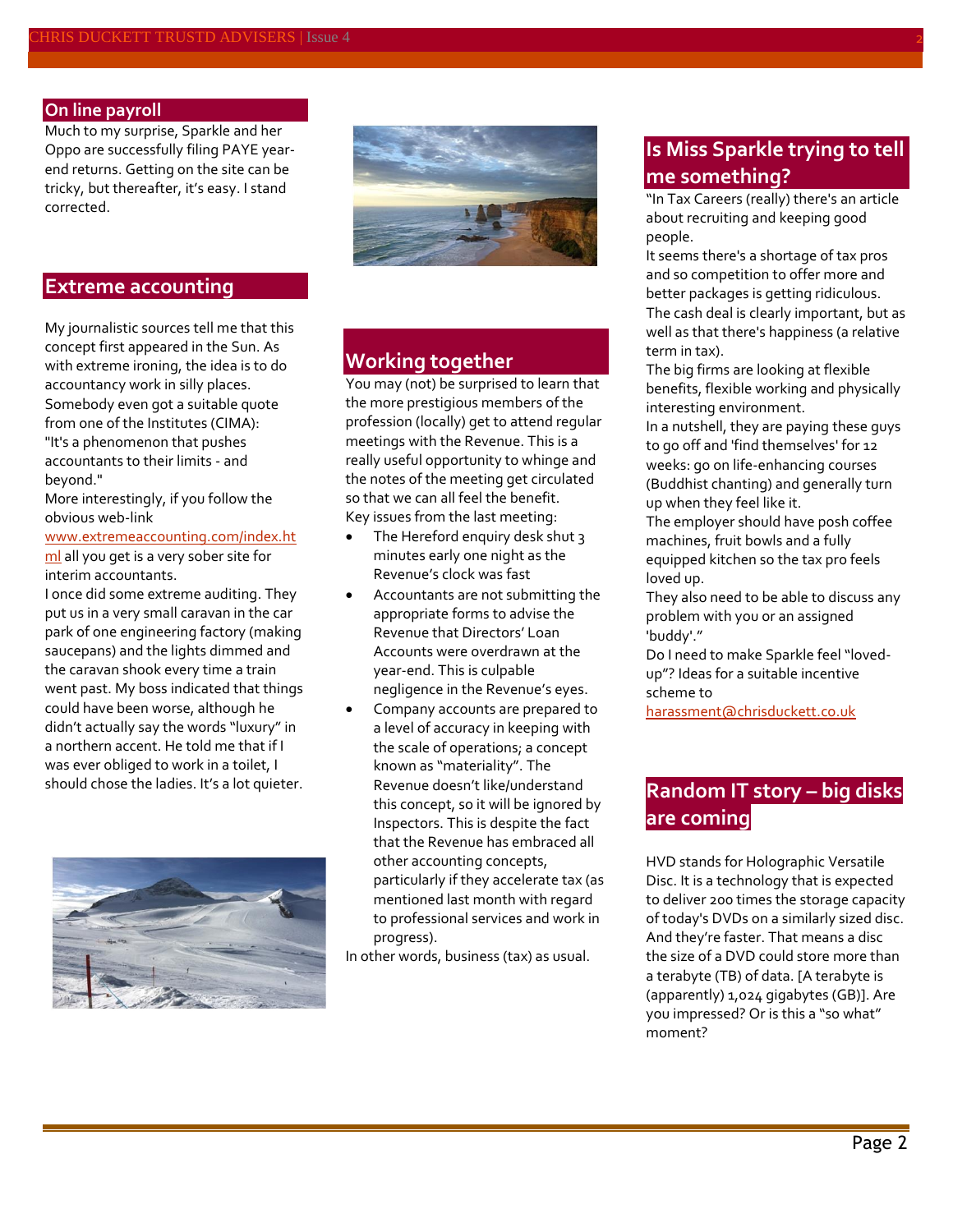### **Critical Eye**

Not to be outdone by the Americans, the Europeans have launched their own version of Harvard Business Review called "Critical Eye". As an avid reader of management journals, I can't say this really inspired me. However, the Sage of Bishopswood pointed me at an article by a one-time colleague of his, Larry Hochman. In fact, you can (Broadband permitting) listen to him on his site:

[http://www.larryhochman.com/contact.](http://www.larryhochman.com/contact.html) [html](http://www.larryhochman.com/contact.html)

If you like big thinkers, Tom Canon is also worth a look on <http://www.professortomcannon.com/>

### **VAT on mileage**

This has been rumbling on for some time, but the gist of it is that Europe won't allow an input VAT reclaim on the fuel element of mileage claims (ie 7/47 x 12-14p per mile). This suits HMCE (although its contrary to UK practice), so they are going to accept the ruling without a fight. Carry on as you were for the time being. Any attempt to go round the VAT rules looks set to cause benefit in kind problems. I stand by for inspiration.

### **DTI website**

Having recently recommended the DTI's website as an afterthought, I thought I ought to have a good look at it. The main sections are loaded with good, but generic (and therefore useless), advice, so I followed up some of the case studies. Again, nothing particularly stunning, but the websites of the case study companies are good examples of modern sites with stories to tell.

[www.geckoheadgear.co.uk](http://www.geckoheadgear.co.uk/) Obviously the company of a surfing nut. The guy in charge started to manufacture helmets for surfers (including himself) to protect against "ice-cream headaches". The surfer market is far too small, but the company realised that the RNLI were still using (totally unsuitable) motorcycle crash helmets ("bucket effect"). Once the RNLI was on board(?), it was a relatively easy sell to the MOD etc and the company was away. They are now the market leader in headgear for extreme sports (but still only employ 8 people). A real niche business.

[www.victoriaplumb.com](http://www.victoriaplumb.com/)

This is the opposite end of the spectrum; a company selling a completely generic product (bathroom fittings) off the back of an existing family plumbing business. The site was launched in July 2001 and now takes over 400 orders per week generating revenue of £4m a year and growing. This is a business with 17 employees in Hull. The website is smart enough and uses standard e.commerce technology (ask John Shaw [www.getme.co.uk](http://www.getme.co.uk/)), so why is it so successful? The DTI suggests it's all about service and support, but doesn't really explain.

### **More Money Laundering**

With the departure of our previous MLO, Sue and I had to go on the update course. I came away deeply depressed (and I didn't even stay till the end). Whatever happens, I go to jail. Arguably, I shouldn't even admit to going on the course. However, I have a useful questionnaire, which you may wish to use with your own staff. Copy from [ml@chrisduckett.co.uk](mailto:ml@chrisduckett.co.uk)

Some relevant general info:

- Burma is now called Myanmar and you can't trade with it, Nigeria or Mahu
- Stop using cash altogether
- Never make a mistake with your VAT or PAYE Returns and don't tell me if you have

I'm going to write a book: "Accountancy: Relevance lost".

#### **More tax investigations**

Having recently sent out letters inviting clients to subscribe for our tax investigation scheme, I can advise that the cost to yield ratios (the only thing the Revenue is interested in), per Taxation Magazine, were as follows last year:

• Income tax 1 to 1.3

• Corporation Tax 1 to 5.9 These costs don't include fees for accountancy help, but if accountancy fees are included, cost exceeds yield for Income Tax enquiries. The obvious conclusion by the magazine (with which we whole-heartedly agree) was 'why bother?'. I assume the official argument is that there is a deterrent factor. And all those tax inspectors would be unemployed?

Clearly, the results will inspire the Revenue to transfer more resources to Corporation Tax investigations. By the way, the new Civil Partnerships get the same tax advantages (and disadvantages) as marriage with effect from 2006.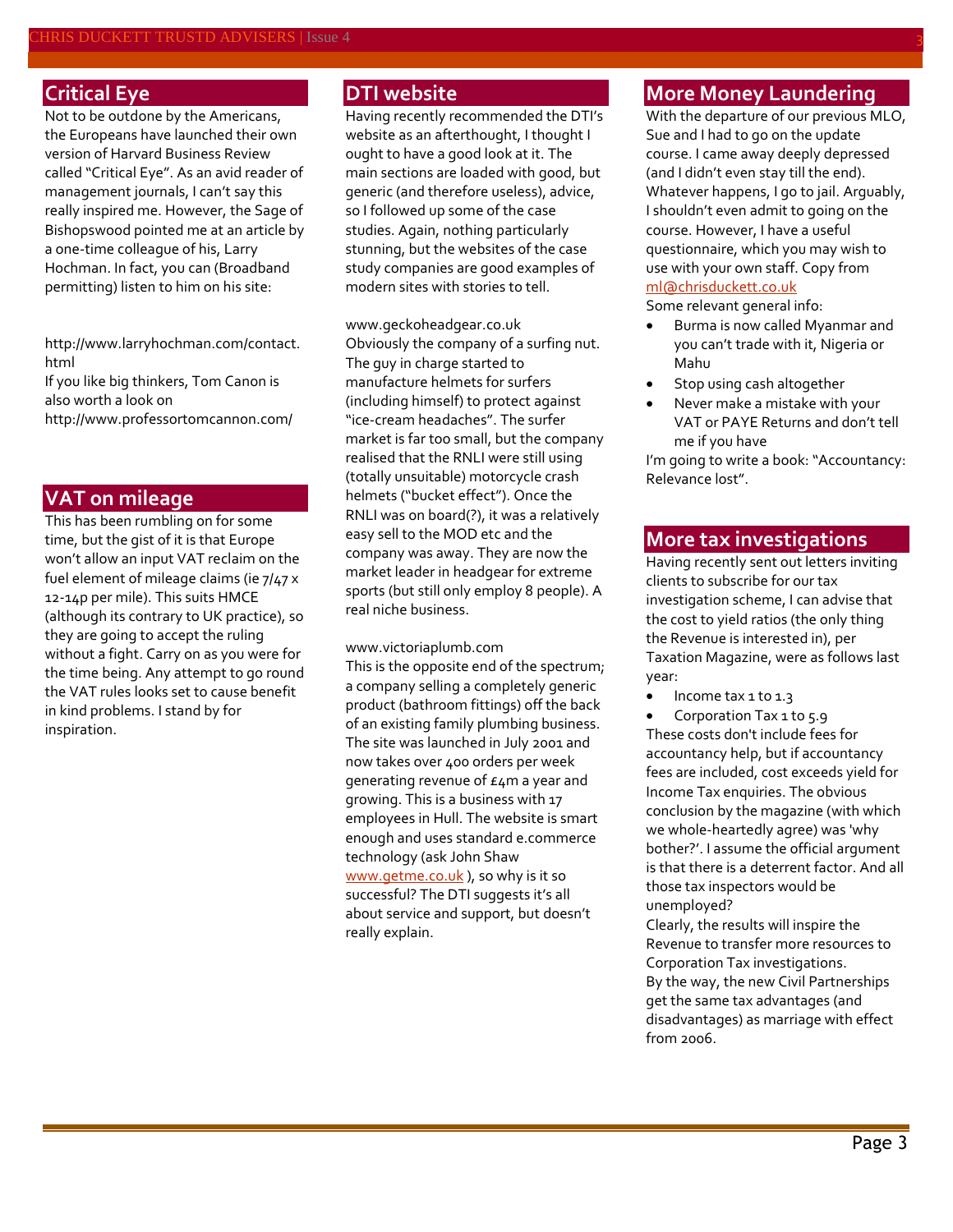### **The perfect employee**

I recently got invited to go on a course to learn how to deal with difficult employees. I thought that the following definitions were really quite useful:

- **Antagonist:** Is rude and unpleasant to co-workers, suppliers and customers.
- **Blameless Bob:** Always has an excuse for everything.
- **Whiner:** Complains no matter what he or she is asked to do.
- **Thumb-Twiddler:** Lacks motivation and initiative.
- **Insubordinate Subordinate:**  Challenges you in front of other workers and managers.
- **Tortoise:** Shows up late or not at all.
- **Amy Attitude:** Has negative attitude that brings everybody down.
- **Hand-Holder:** Needs constant supervision.
- **Early Retiree:** Has been around a while and is beginning to practise at-work retirement.
- **Worrywart:** Has personal problems that infringe on the working day.
- **Clock-Watcher:** Refuses to work weekends or even a minute beyond "quitting time" – even during deadline crunches.

Remember, you can't actually fire any of these people. These are the good ones. I stand by for nominations to each category.

#### **Toothpaste?**

**Welcome to the world's most dynamic e.business marketing, design and consulting agency. We provide distinct clients with ground-breaking strategies. And our website will make you think we know what we're doing. Our consulting ideas will entice and excite you. Our professional design solutions will give you the confidence to succeed. Our marketing solutions are newer then anyone else's and have cool titles like "Global Awareness Paradigms". And our creative team will come up with design and marketing ideas you never even thought of. How could you? You don't have the talent we do. Don't take it personally. That's our job. We do stuff.**

Sometimes, despite stupid rules, difficult tax inspectors and ungrateful clients, I think how lucky I am that I don't work in marketing.

#### **Disclaimer**

I didn't do it, but if I did, I didn't mean to. And it wasn't my fault, anyway.